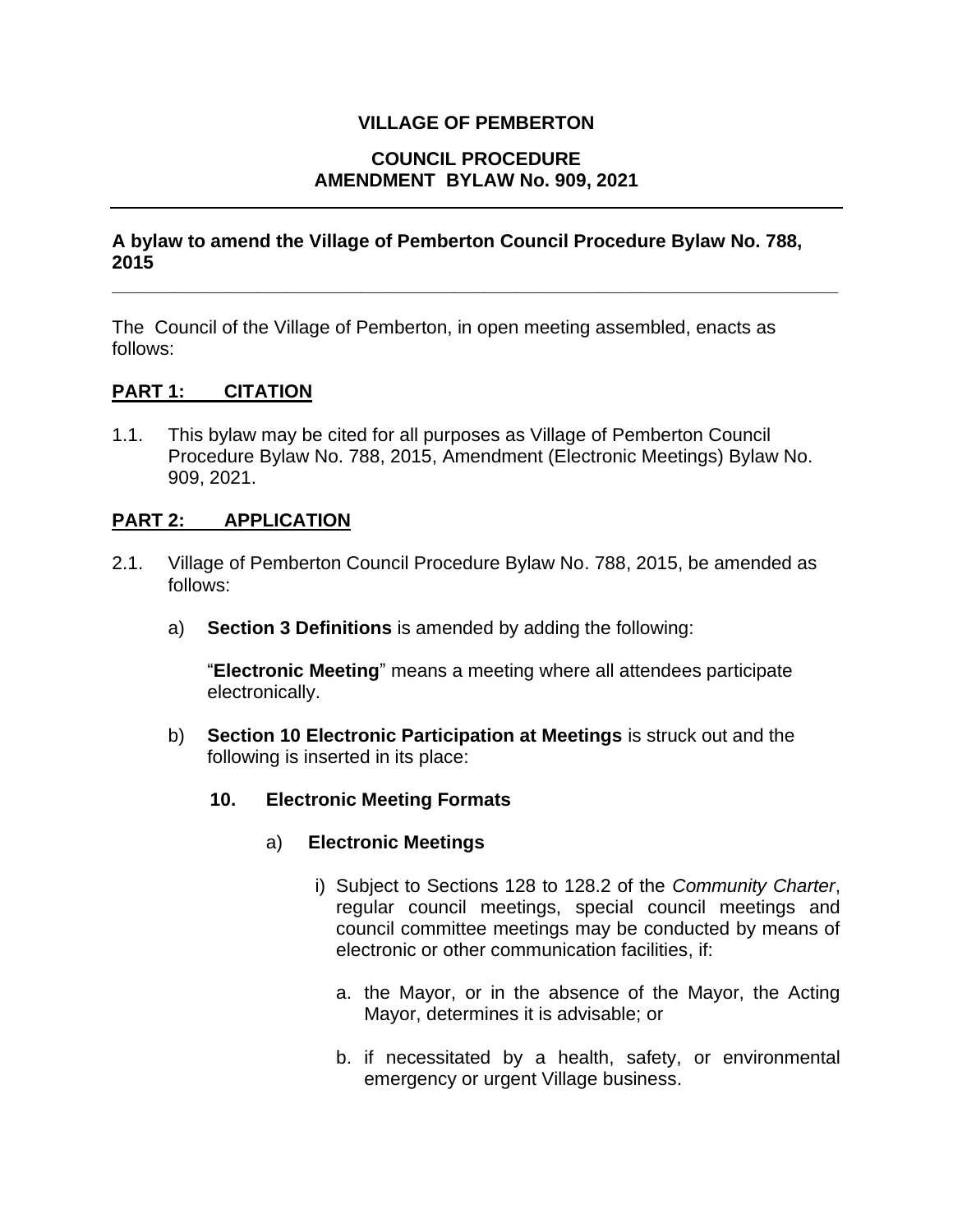- ii) Advance notice of a meeting to be conducted pursuant to section 10 a) (i) will be provided advising that the meeting will be conducted by means of electronic or other communication a facilities, as follows:
	- a. notice of the meeting will be provided, pursuant to the *Community Charter;* and at least 24 hours in advance of an electronic regular council meeting and in the notice required under Section 127(2) of the *Community Charter* in the case of an electronic special Council meeting*;*
	- b. the agenda cover sheet will include that the meeting is being held electronically; and
	- c. details will be included on the agenda cover sheet and on the Village's website with instructions to participate electronically or by telephone, and the location for the public to attend to watch and hear the meeting.
- iii) For regular council meetings and special council meetings, the public may attend to watch and hear any part of the meeting that is open to the public at Council Chambers and with a municipal Officer in attendance.

# b) **Electronic Participation at Meetings**

- i) Provided that all conditions set out in section 128.3 of the *Community Charter* are met, a member of council or of a council committee , who is unable to attend at any council or committee meeting, as applicable, may participate in the meeting by means of electronic or other communications facilities.
- ii) Where a meeting is held under this section the facilities must enable the public to hear, or see and hear, the participation of the member or members participating electronically unless the meeting is closed pursuant to section 90 of the *Community Charter*.
- b) Members of Council who are participating in a meeting under this section are deemed to be present at the meeting;
	- c) Subsection 35 (f) is amended by removing reference to 890 (9) of the *Local Government Act* (Public Hearings) and replacing it with reference to section 477 (6) or 480, as applicable.